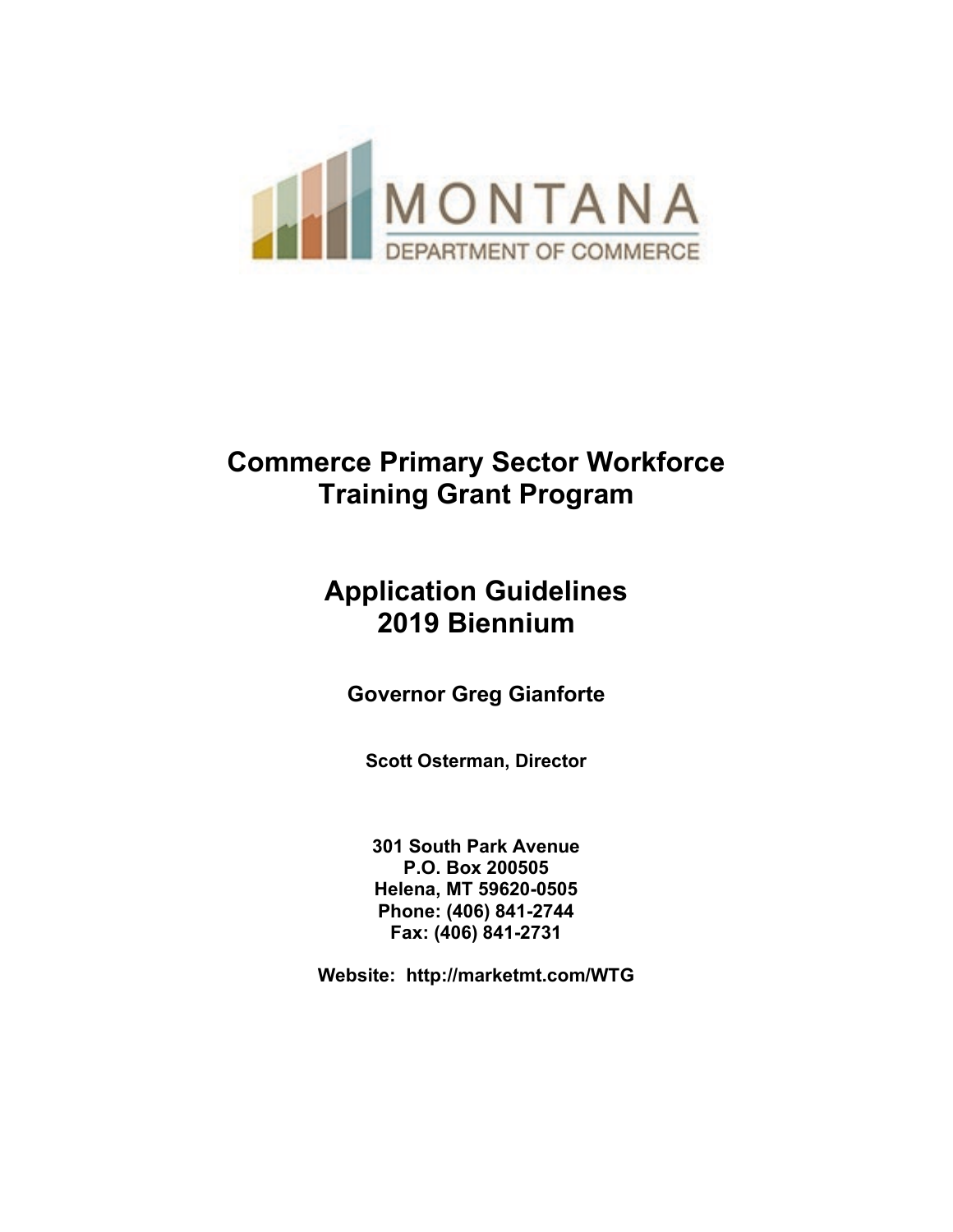## **TABLE OF CONTENTS**

| DESCRIPTION OF THE WORKFORCE TRAINING GRANT PROGRAM3 |  |
|------------------------------------------------------|--|
|                                                      |  |
|                                                      |  |
|                                                      |  |
|                                                      |  |
|                                                      |  |
|                                                      |  |
|                                                      |  |
|                                                      |  |
|                                                      |  |
|                                                      |  |
|                                                      |  |
|                                                      |  |
|                                                      |  |
|                                                      |  |
|                                                      |  |
|                                                      |  |
|                                                      |  |
|                                                      |  |
|                                                      |  |
|                                                      |  |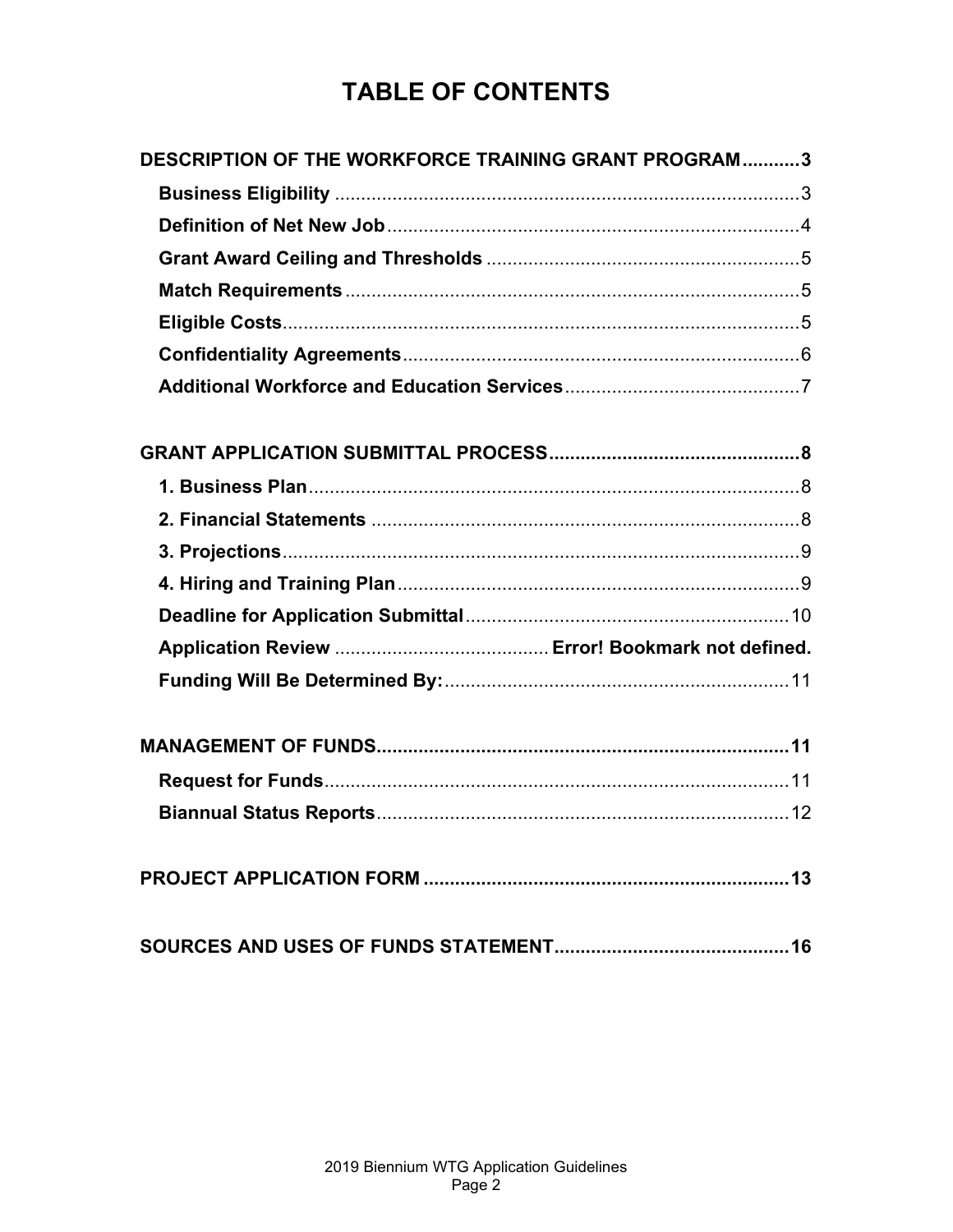

## **Commerce Primary Sector Workforce Training Grant Program**

## **Application Guidelines 2019 Biennium**

## <span id="page-2-0"></span>**DESCRIPTION OF THE WORKFORCE TRAINING GRANT PROGRAM**

The Primary Sector Business Workforce Training Act, §§39-11-101, MCA, et seq., is designed to encourage the creation of jobs in primary sector businesses.

The Primary Sector Workforce Training Grant Program, also known as the WTG Program, provides grant funds to businesses for training of full-time and part-time workers in net new jobs.

#### <span id="page-2-1"></span>**Business Eligibility**

The Department may award workforce training grants to primary sector businesses that provide education or skills-based training through eligible training providers to employees in net new jobs.

To be potentially eligible for a grant, an applicant must demonstrate that it is a primary sector business and meets at least one of the following criteria:

- $\circ$  is a value-adding business as defined by the Montana Board of Investments;
- $\circ$  has a significant positive economic impact to the region and state beyond the job creation involved;
- $\circ$  provides a service or function that is essential to the locality or the state; or
- $\circ$  is a for-profit or a nonprofit hospital or medical center providing a variety of medical services for the community or region.

In order for an eligible primary sector business to apply for a job training grant the primary sector business shall also meet all of the following conditions:

• Create at least one net new job in Montana;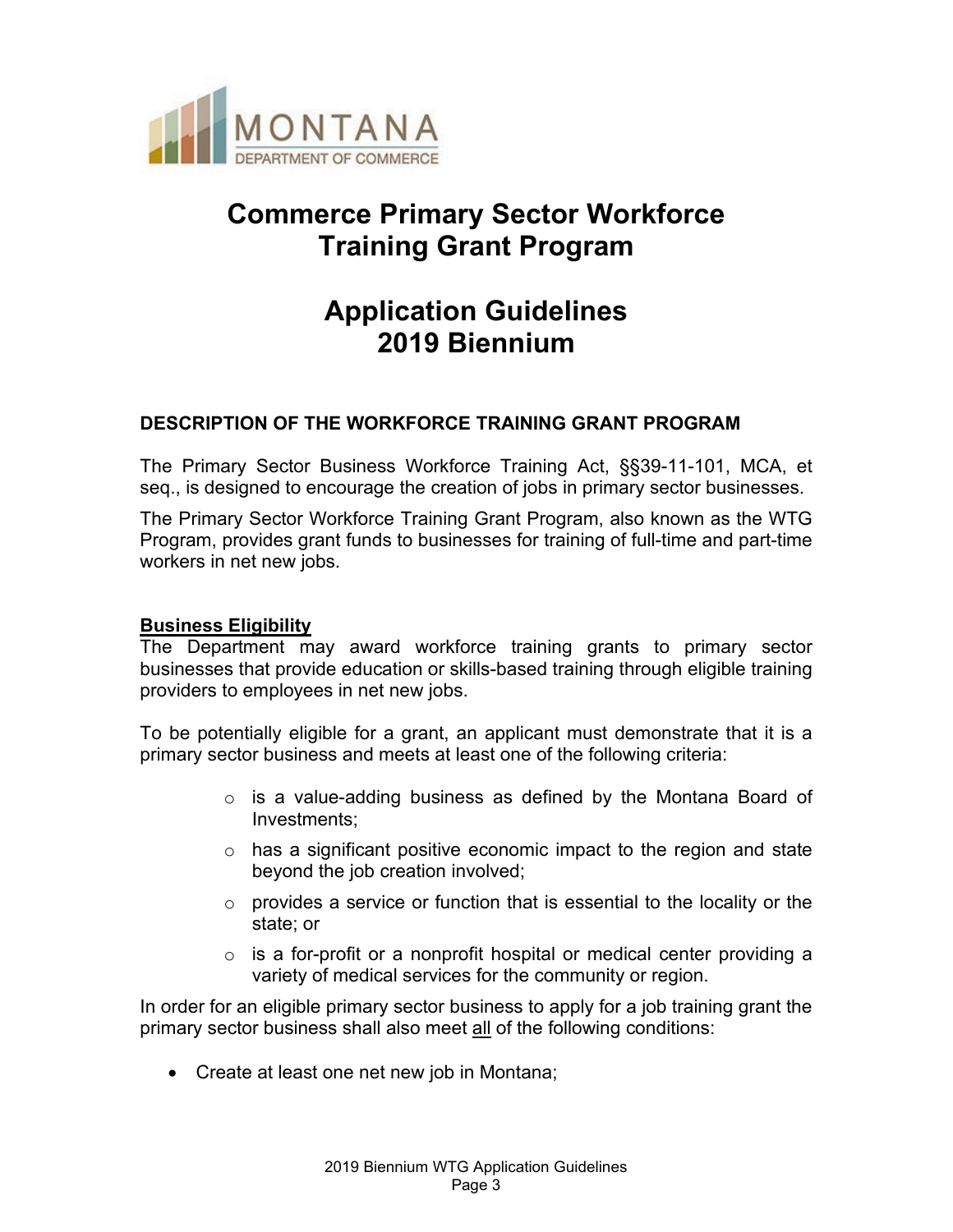• Pay trainees at least the average weekly wage that meets or exceeds the lesser of 170% of Montana's current minimum wage or the current average weekly wage of the county, in which the employees are to be principally employed, providing the minimum wage requirements are met. **The current county/state average wage is located on the program's website and is compiled by the Montana Department of Labor and Industry as the "Montana Average Wage by County – Annual Average – All Industries."**

#### **http://marketmt.com/WTG**

The value of employee benefits may be considered in calculating the average wage. Typically, eligible benefits are those benefits not required by state or federal law, except for healthcare which is considered an eligible benefit under the WTG Program.

- Have a need for education or training for the employee in the new jobs; and
- Demonstrate that the business expansion is financially feasible.

### <span id="page-3-0"></span>**Definition of Net New Job**

A net **new** job means a newly created full-time or part-time job in a primary sector business. The job must be new to the business and has not been created or filled prior to the effective date of the WTG contract. Additionally, the job must contribute to a **net** increase in the business's overall employment to meet the net new requirement.

#### Net New Job Example --

On the WTG funding date, the business has 100 jobs. Two months, later the business fills 10 new jobs. Now the business has 110 jobs and therefore has 10 net new jobs. Five months later, the business fills two new jobs and terminates five jobs the business now has 107 jobs and therefore has seven net new jobs.

"Full-time job" means a predominantly year-round job requiring an average of 35 hours of work each week. "Part-time job" means a predominantly year-round job requiring an average of 25 to 34 hours of work each week.

WTG will track the net increases for Part-Time (PT) and Full-Time (FT) jobs, especially if the business has requested training reimbursement for PT jobs, in order to meet the net new job by classification (PT/FT). The business cannot use increases in PT jobs to satisfy the net new increase requirement for FT jobs. If the business has not requested any training reimbursement for PT jobs, then the net new count will be based on the net increase in FT jobs.

The term does not include:

(a) jobs for recalled employees returning to jobs held previously, for replacement employees, or for employees newly hired as a result of a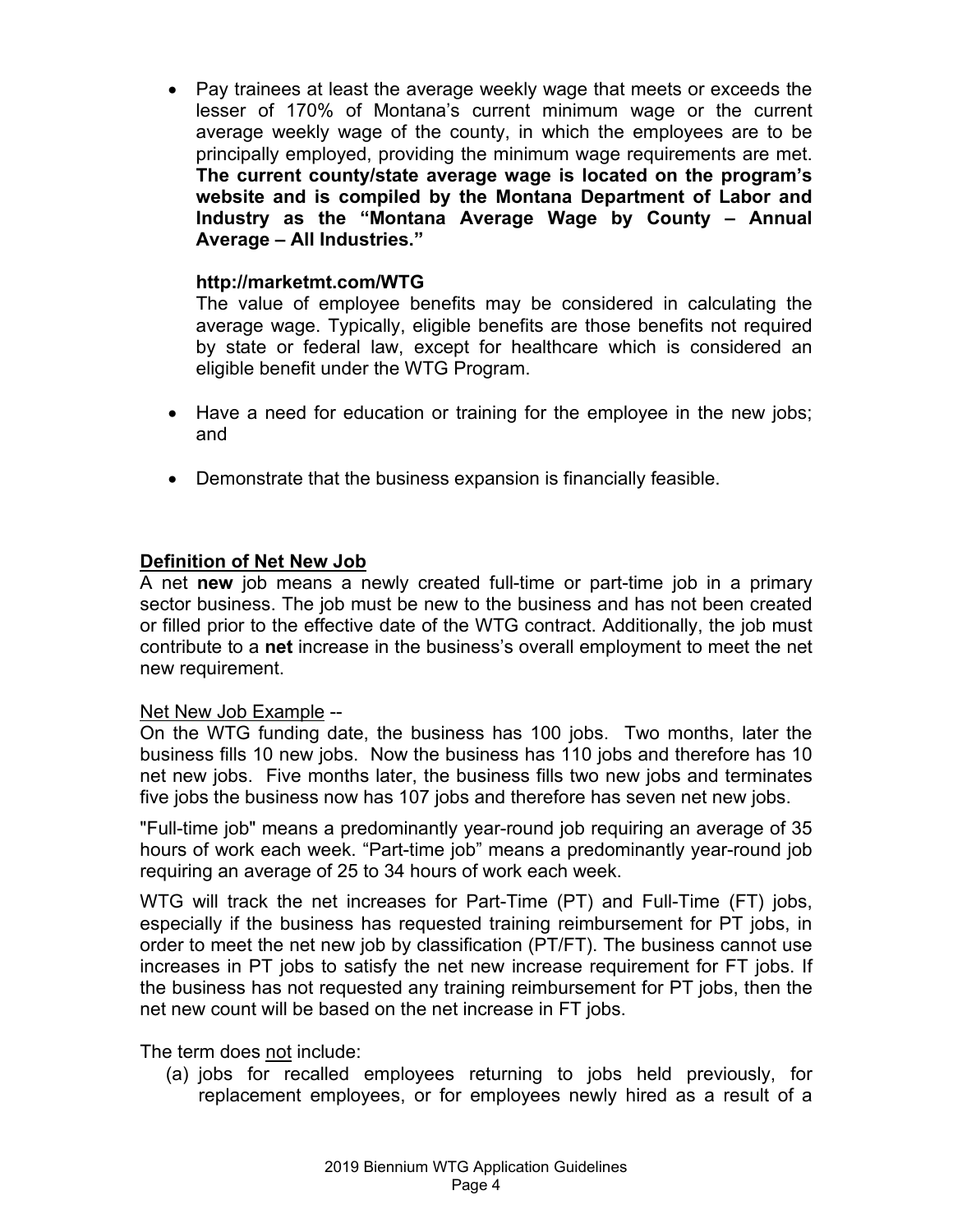labor dispute, seasonal jobs, or other jobs that previously existed within the employment of the employer in the state during the past year; or

- (b) jobs created by an employer as the result of an acquisition of a Montana company or entity if those jobs previously existed, during the past year, in the state of Montana in the acquired company or entity unless it is demonstrated that the jobs:
	- are substantially different as a result of the acquisition; and
	- will require new training for the employee to meet the new job requirements.

#### <span id="page-4-0"></span>**Grant Award Ceiling and Thresholds**

The Department ultimately determines the size of the grant. Training costs must be supported by a budget. The maximum grant award is \$5,000 for each net new full-time job and \$2,500 for each net new part-time job. The Department may, in exceptional circumstances, consider a higher grant ceiling for jobs that will pay high wages and benefits if the need for higher training costs is documented.

A grant provided under this section must be proportional to the number of net new jobs provided, the expected average annual wage of all jobs provided, and the underlying economic indicators of the region where the majority of the jobs will be created.

#### <span id="page-4-1"></span>**Match Requirements**

The business is required to provide a match of at least \$1 for every \$3 awarded.

The match:

- (a) must be from new, unexpended funds available at the time of application;
- (b) may include new loans and investments and expenditures for direct project-related costs such as new equipment and buildings. The Department may consider recent purchases of fixed assets directly related to the proposal on a case-by-case basis. A purchase of fixed assets directly related to the proposed training activities that have been made within 90 days of submission of the application may be considered eligible by the Department.

On Appendix B – Sources and Uses of Funds Statement, the business needs to identify the source and uses of the matching funds.

#### <span id="page-4-2"></span>**Eligible Costs**

The grant award may only be used for direct costs associated with education or skills-based training for net new jobs. All necessary and incidental costs of providing workforce training and education directed to the new jobs are eligible for a grant. This includes all direct training costs, such as:

- training program promotion;
- instructor wages, per diem, and travel;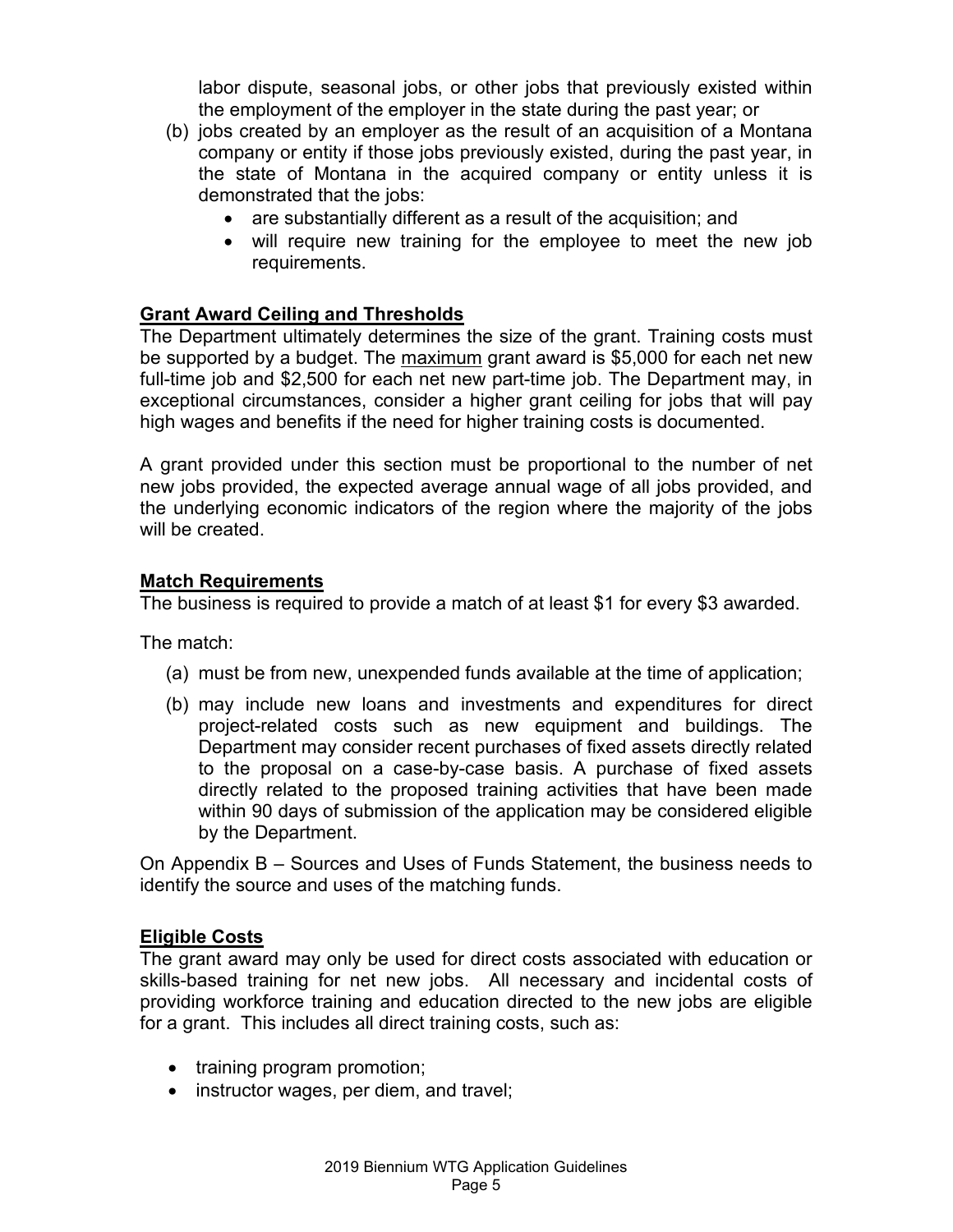- curriculum development and training materials;
- lease of training equipment and training space;
- miscellaneous direct training costs (such as employee training-related travel);
- administrative costs associated with training;
- training assessment and testing;
- in-house or on-the-job training; and
- subcontracted services with eligible training providers.

Eligible costs that are not tied directly to specific employees in new jobs (such as instructor costs, curriculum development and administrative costs) must be prorated amongst all the participants who receive the training regardless if they are eligible for WTG training reimbursement. The pro-rated costs are then allocated to each eligible employee in a new job receiving training for which reimbursement is requested. The pro-rated costs will then count towards the maximum training cost per eligible net new job.

The following are not eligible for grant monies:

- the purchases of equipment to be owned or utilized by the training provider; and
- salary or wages paid to employees during training.

#### <span id="page-5-0"></span>**Confidentiality Agreements**

Once information is submitted to the Montana Department of Commerce, the information is subject to the public's right to know pursuant to Article II, Section 9 of the Montana Constitution. Written information is subject to the right of citizens to inspect and copy pursuant to §2-6-102, MCA, unless there is an individual privacy interest that clearly exceeds the merits of public disclosure.

Prior to any potentially confidential information being submitted, the company may enter into a confidentiality agreement with the Montana Department of Commerce and provide an affidavit so that there is a clear understanding of the rights and obligations of the company relative to protection of sensitive information in Montana. A sample agreement will be provided upon request and is available on the website at: http://marketmt.com/WTG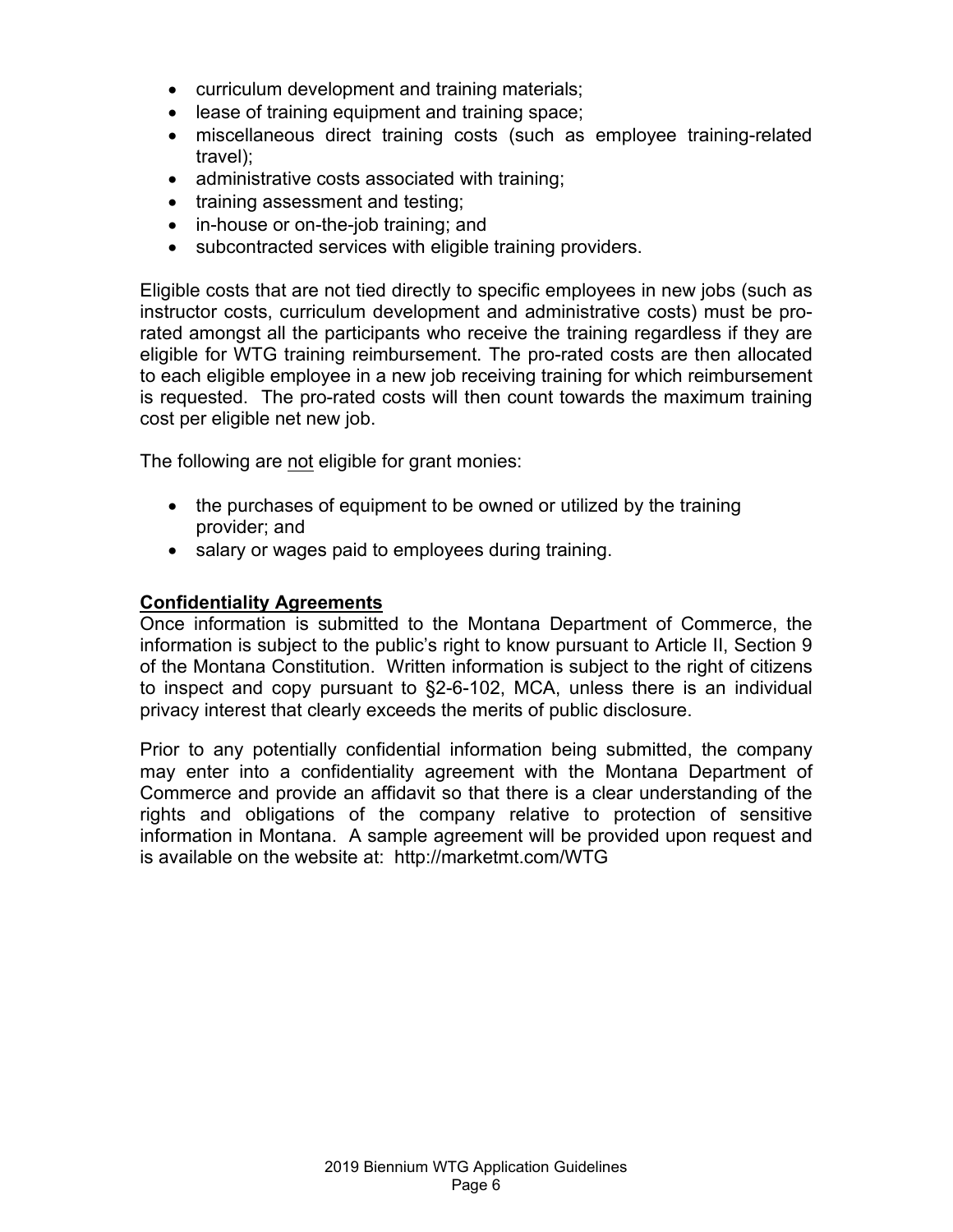## <span id="page-6-0"></span>**Additional Workforce and Education Services**

Additional workforce services are available to companies outside the Primary Sector Workforce Training Grant program. These programs include the following:

#### **Montana Department of Commerce**

Big Sky Economic Development Trust Fund <http://bstf.mt.gov/default.mcpx>

Community Development Block Grant Program – Economic Development <http://cdbged.mt.gov/default.mcpx>

#### **Montana Department of Labor and Industry**

State Registered Apprenticeship and Training Program <http://wsd.dli.mt.gov/apprenticeship/default.asp>

Incumbent Worker Training Program <http://wsd.dli.mt.gov/service/iwt.asp>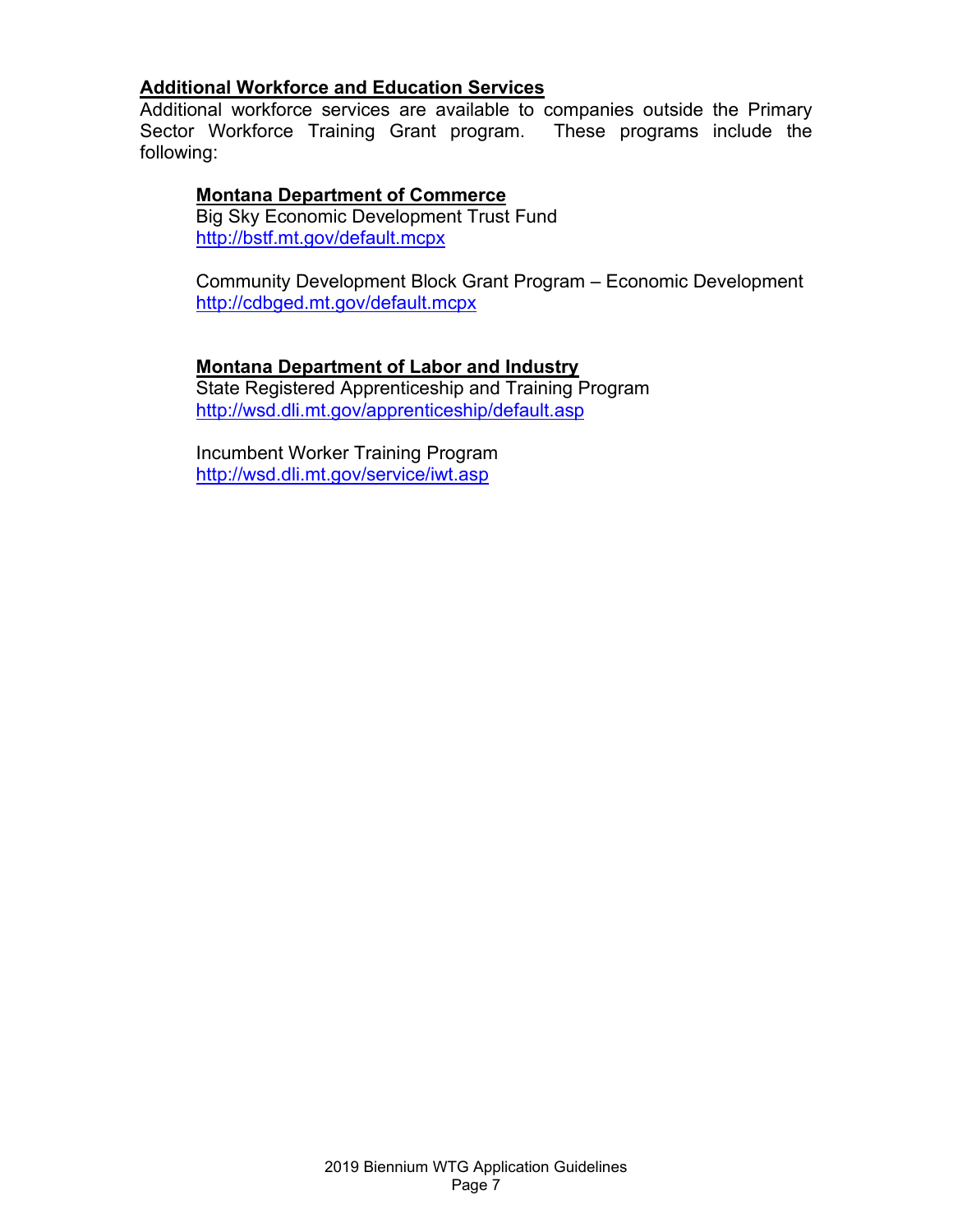## <span id="page-7-0"></span>**GRANT APPLICATION SUBMITTAL PROCESS**

The Montana Department of Commerce is the primary point of contact for initiating a grant application and working through the process leading to a grant award. The Department prefers that the WTG applications be submitted electronically through the link provided on the WTG website. However, the Program will accept paper application that follow the guideline's format and provide responses to the categories of information requested below. The Project Application Form (Appendix A) and Sources and Uses of Funds Statement (Appendix B) must be completed and included with the application.

The minimum requirements for application submittal are a completed application form Appendix A, a completed Sources and Uses of Funds Statement form Appendix B, and:

#### <span id="page-7-1"></span>**1. Business Plan**

A business plan containing information that is sufficient for the Department to obtain an adequate understanding of the business to be assisted, including the products or services offered, estimated market potential, management experience of principals, current financial position, and details of the proposed venture. In lieu of a business plan, the Department may consider a complete copy of the current loan application to entities such as the Montana Board of Investments, the federal Business and Industry Guarantee program, or the Small Business Administration.

#### <span id="page-7-2"></span>**2. Financial Statements**

The financial information submitted must demonstrate that the business to be assisted is or will be an ongoing viable company that can achieve and maintain the amount of employment projected.

For an existing business, provide financial statements for the most recent twentyfour months of operation that includes the following:

- Balance Sheets
- Profit and Loss Statements
- Cash Flow Statements

Business start-ups and businesses operating for less than two years must provide all available financial statements.

If the last complete fiscal year of the business ended 90 days or more before the application is submitted, interim financial statements must be submitted in addition to the year-end financial statements.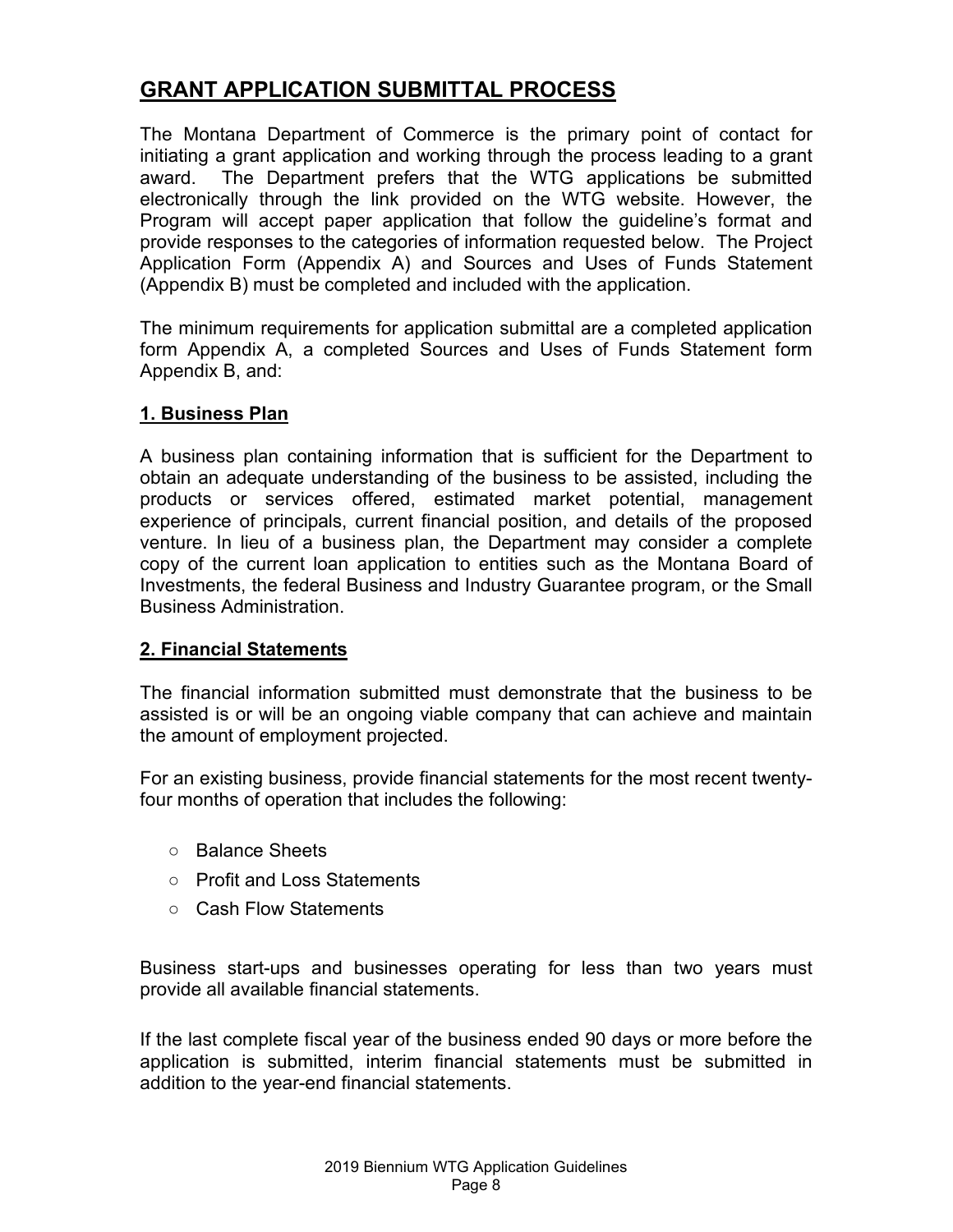There should not be gaps between the historical statements and the projected statements. The projections should use the same fiscal year periods as the historical financial statements. Applications that contain appropriate, updated, accurate financial information can be processed much more quickly than incomplete applications that require requests for additional information.

## <span id="page-8-0"></span>**3. Projections**

Please provide the following projections for a twenty-four month period:

- o Balance Sheets
- o Profit and Loss Statements
- o Cash Flow Statements

Variations on the projections may be accepted at the discretion of the Department on a case-by-case basis.

### <span id="page-8-1"></span>**4. Hiring and Training Plan**

The primary goal of this economic development activity is to increase year-round and permanent job opportunities. In the event of grant award, the applicant's commitment to the Hiring and Training Plans will be binding. The assisted business must show substantial compliance with the hiring and training plan and a "good faith" effort toward the actual accomplishment of the hiring goals set out in the grant contract before the project can be closed out. Hiring goals should be reasonable and justified by the financial statements and projections. Claims for the number of jobs to be created should be realistic and supported by the financial projections and business plan.

The Montana Department of Labor and Industry (DOLI) will review the training plan to ensure it complies with the statutory requirement that training be conducted by eligible training providers. Applications that propose in-house training must demonstrate that the training process and methods are sufficient to be approved for the eligible training provider list by DOLI.

Before any grant monies are advanced, the company will be required to sign a contract specifying terms of the grant and repayment requirements should the company fail to maintain the jobs, wage levels or training specified in the grant application. The contract will incorporate the application and hiring and training plans by reference, which will be binding.

At a minimum, the hiring and training plan submitted in the application must specify:

• Employment Levels – this must include a current listing of Montana employment levels of the business, the projected increase in number of jobs and the company's annual payroll – current and projected – at the site and for any other operations within the State of Montana.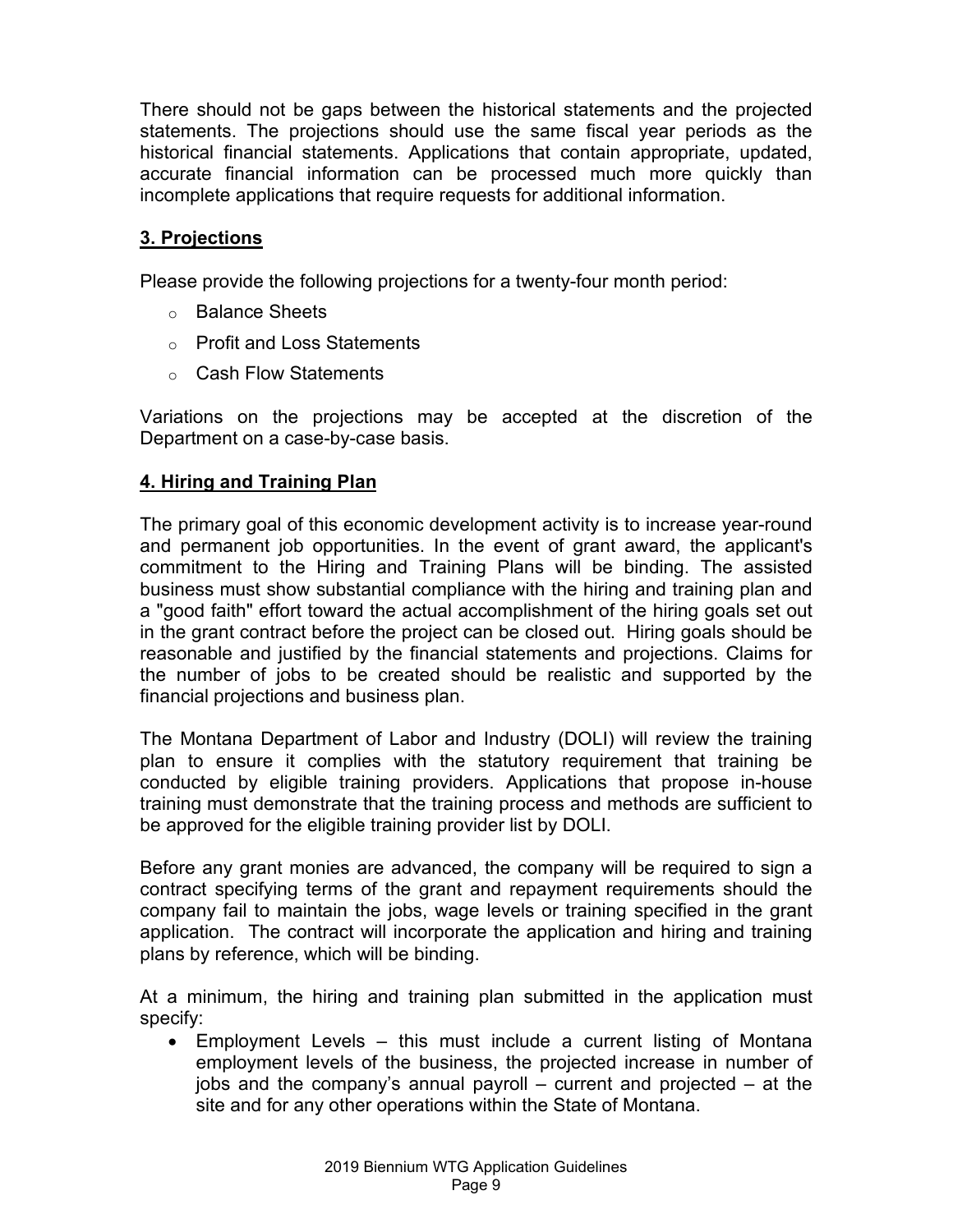- Job Breakdown breakdown of jobs to be created, including the number and type of jobs, specifying for each job:
	- $\circ$  Number of net new full time jobs including estimated hours worked per week;
	- o Number of net new part-time jobs –including estimated hours worked per week;
	- $\circ$  Job titles and descriptions, including if the jobs will be skilled, semiskilled or unskilled positions;
	- o Salary or wage per hour for each new job to be trained;
	- o Estimate of pre-expansion and post-expansion annual payroll;
	- o Timetable for creating the net new jobs.
- Description and monetary value of employee benefits for each job. Typically, eligible benefits are those benefits not required by state or federal law, except for healthcare which is considered an eligible benefit under the WTG Program.
- An assurance that the business will comply with the equal opportunity and nondiscrimination laws.
- Procedures for outreach, recruitment, screening, selection, training and placement of workers.
- A description of the training curriculum and resources.
- Schedule for completion of the worker training.
- A detailed budget justifying the funding level request.
- Written commitments from any agency or organization participating in the implementation of the hiring plan.

The Montana Department of Commerce may request additional information as needed and applicants are encouraged to include any additional supporting the proposed business expansion project.

The Montana Department of Commerce and the Montana Department of Revenue may share financial and tax information relating to this application.

### <span id="page-9-0"></span>**Deadline for Application Submittal**

Applications are accepted on an open cycle. Deadlines are posted on the Program's website: http://marketmt.com/WTG The Department prefers that all application be submitted electronically through the link provided on the website. The paper application must be submitted (postmarked if using mail) by the deadline date. Applicants can submit the application, with all attachments:

- 1. Electronically via email to Annmarie Robinson, Section Manager (arobinson3@mt.gov) or,
- 2. Paper application can be mailed to:

Annmarie Robinson, Section Manager Montana Office of Tourism and Business Development Finance Assistance Bureau PO Box 200505 Helena, MT 59620-0505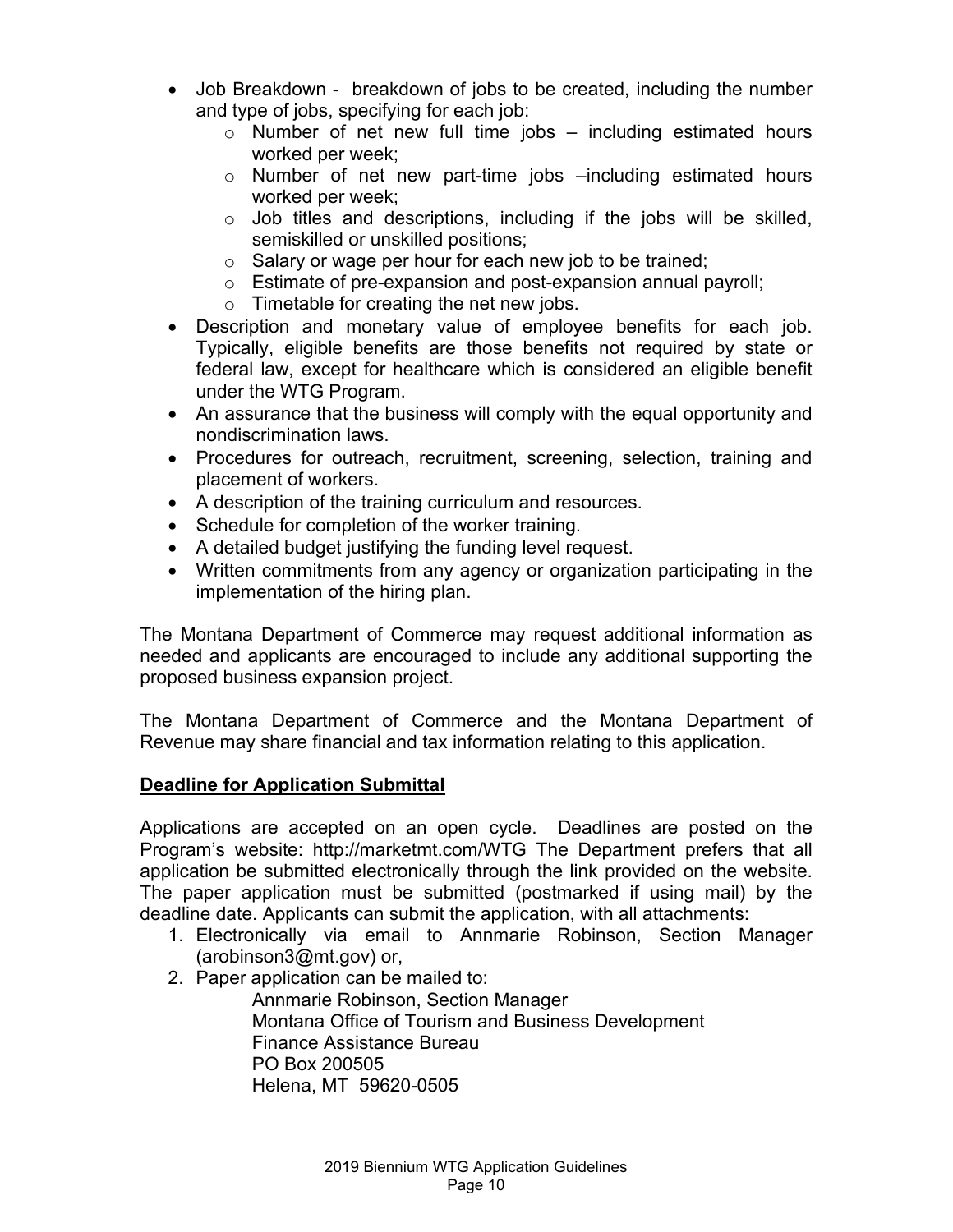For inquires, contact Annmarie Robinson, Section Manager (406) 841-2250; [arobinson3@mt.gov.](mailto:arobinson3@mt.gov)

### <span id="page-10-0"></span>**Funding Will Be Determined By:**

- 1. the availability of funding;
- 2. the cost for each job;
- 3. the quality of the primary sector business proposal; and
- 4. whether the training will be provided in Montana.

A grant provided for training must be proportional to the number of jobs provided, the expected wage of all jobs provided, and the underlying economic indicators of the region where the jobs will be created.

## <span id="page-10-1"></span>**MANAGEMENT OF FUNDS**

The business may receive grant funds periodically over the contract period upon documenting the creation of eligible jobs, the hiring of employees for the jobs, after incurring eligible training expenses and the meeting the required wage rate. The business will submit biannual status reports on project performance in the format prescribed by the Montana Department of Commerce. The business agrees to provide access to all payroll and employment records for in-state operations including authorization to review unemployment insurance and training records. The contract will specify that the amount of the grant advanced to date will be reimbursed by the business in the event that the primary sector business ceases operation in the state of Montana within the grant contract period, which may be up to two years.

#### <span id="page-10-2"></span>**Request for Funds**

Funds may be requested by sending a letter on the Company's official letterhead signed by two individuals, one of which must be the contact listed in the contract or the individual who signed the contract, with the following information included or attached:

- Names and current jobs of employees being trained including whether the jobs are full-time or part-time jobs.
- Current hourly wage rate, including benefits, of trainees and any changes to wage rate through the project.
- Summary of the training program and overall goal (certifications, skills, new jobs filled by trainees, etc.) for each trainee.
- Summary of training accomplished for the period in which funds are being requested.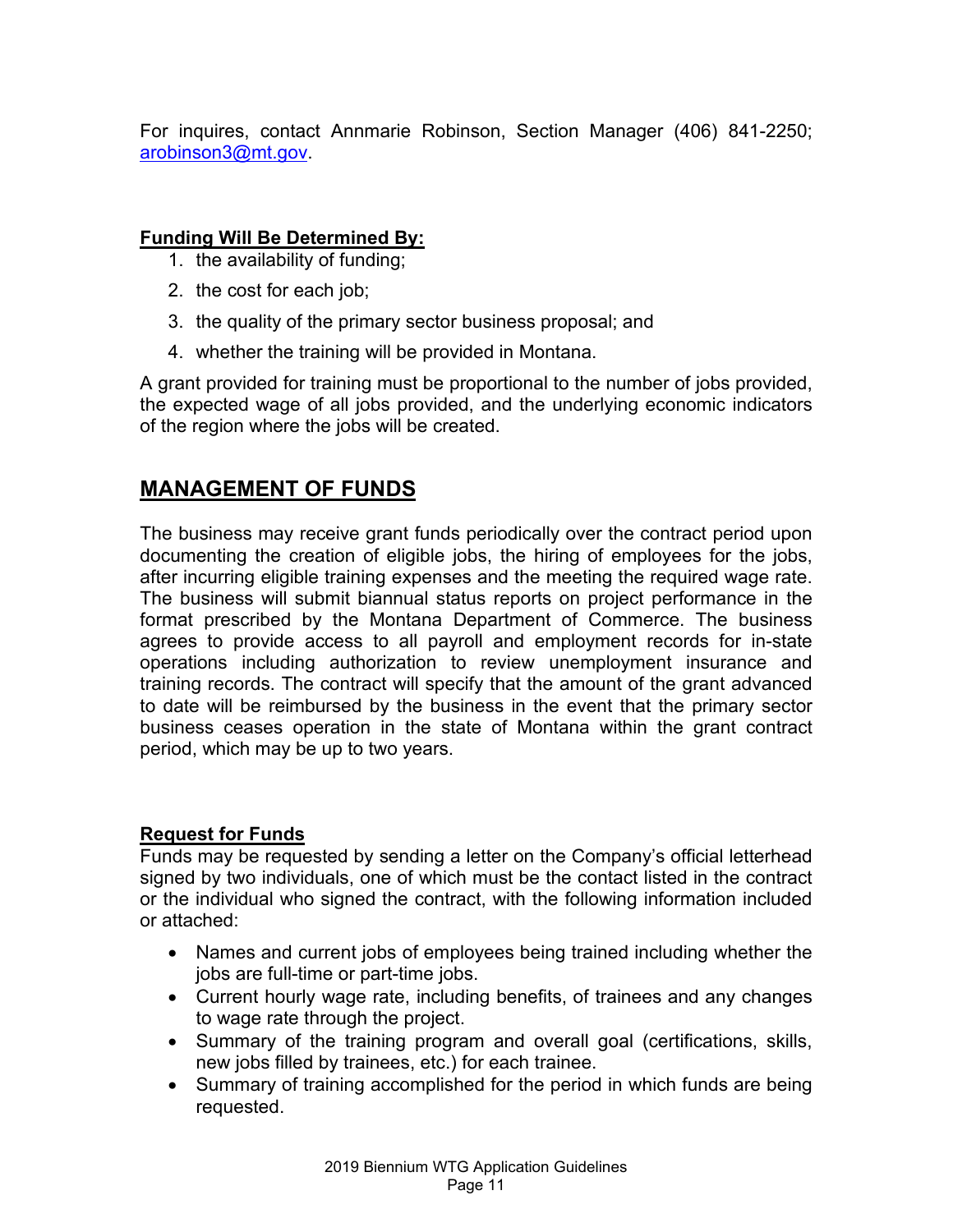- Total cost and breakdown of costs and supporting documentation for each new job for which funds are being requested.
- Amount requested for each trainee in the new job and amount remaining of the per job ceiling after the request.
- Amount of matching funds expended to date.
- Total amount requested and total remaining under the contract.
- Total payroll and employment for statewide operations.
- Signed training logs that have been acknowledged by both trainers and trainees for all on-the-job and in-house training.
- Copies of any training certificates that may have been issued as a result of the WTG training.
- Any other pertinent information related to the grant and progress on the hiring and training plan.

NOTE: If the Grantee has outstanding debt with the State of Montana, disbursements through the WTG program could potentially be impacted.

#### <span id="page-11-0"></span>**Biannual Status Reports**

Unless otherwise specified by the Montana Department of Commerce, the business will submit biannual progress reports to the Montana Department of Commerce until the goals contained in the plan have been achieved, and the business receives project closeout approval from the Montana Department of Commerce. The information must be provided no later than January 31 and July 31 for each year of the contract and at closeout of the contract. The reports must provide, at a minimum, evidence of total payroll and employment for statewide operations, information on meeting the goals established in the hiring plan submitted with the application, information on training completed during the report period in reference to the training plan as submitted in the application, and future training goals for the next report period.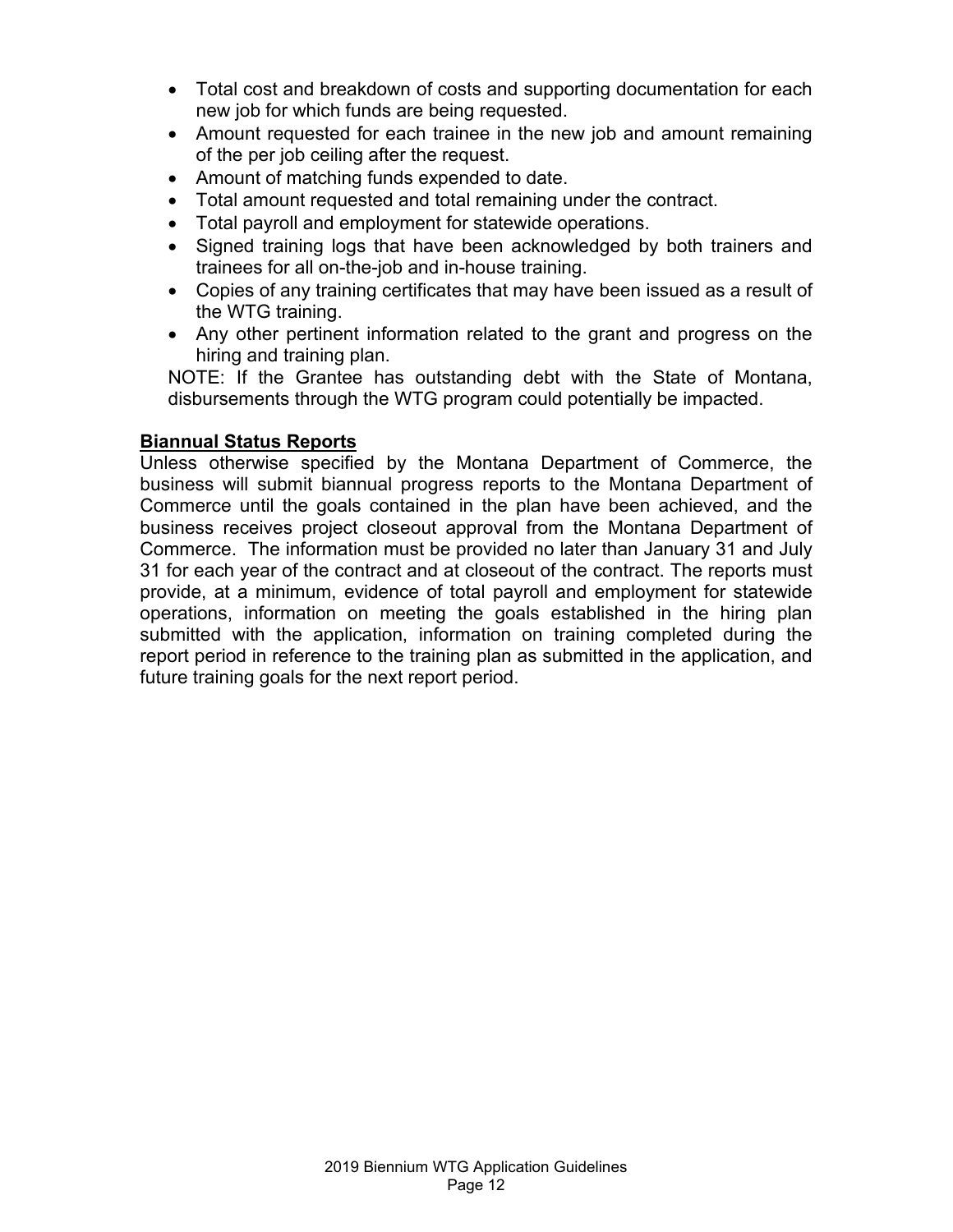

#### **APPENDIX A**

#### **PRIMARY SECTOR WORKFORCE TRAINING GRANT PROGRAM PROJECT APPLICATION FORM**

<span id="page-12-0"></span>Please reference the WTG Application Guidelines for a complete explanation of the required application information.

#### **APPLICANT INFORMATION**

|                                                                                                                                                                   |                                       |  | Tax ID # $\frac{1}{2}$ $\frac{1}{2}$ $\frac{1}{2}$ $\frac{1}{2}$ $\frac{1}{2}$ $\frac{1}{2}$ $\frac{1}{2}$ $\frac{1}{2}$ $\frac{1}{2}$ $\frac{1}{2}$ $\frac{1}{2}$ $\frac{1}{2}$ $\frac{1}{2}$ $\frac{1}{2}$ $\frac{1}{2}$ $\frac{1}{2}$ $\frac{1}{2}$ $\frac{1}{2}$ $\frac{1}{2}$ $\frac{1}{2}$ $\frac{1}{2}$ $\$ |
|-------------------------------------------------------------------------------------------------------------------------------------------------------------------|---------------------------------------|--|--------------------------------------------------------------------------------------------------------------------------------------------------------------------------------------------------------------------------------------------------------------------------------------------------------------------|
|                                                                                                                                                                   | Title: ______________________________ |  |                                                                                                                                                                                                                                                                                                                    |
| Address: _____________________________                                                                                                                            |                                       |  |                                                                                                                                                                                                                                                                                                                    |
|                                                                                                                                                                   |                                       |  | State: Zip Code:                                                                                                                                                                                                                                                                                                   |
|                                                                                                                                                                   | Email:                                |  |                                                                                                                                                                                                                                                                                                                    |
| Business' North American Industrial Classification System (NAICS) or Standard<br>Industrial Classification (S.I.C.) Code (if known): ____________________________ |                                       |  |                                                                                                                                                                                                                                                                                                                    |

#### **PROJECT SUMMARY**

| Total Amount of Grant Funds Requested:                      |
|-------------------------------------------------------------|
| Total Project Cost (must match Sources and Uses Statement): |
| Total Match (must match Sources and Uses Statement): ___    |
| Current Employment Level:                                   |
| Current Total Annual Payroll:                               |
| Total # of WTG eligible full-time jobs to be created:       |
| Total # of WTG eligible part-time jobs to be created:       |
|                                                             |

## **PROPOSAL SUMMARY**

 $\overline{a}$ 

 $\overline{\phantom{a}}$ 

 $\overline{a}$ 

 $\overline{a}$ 

Please provide a brief summary of this proposal which describes what WTG funds would be used for:  $\blacksquare$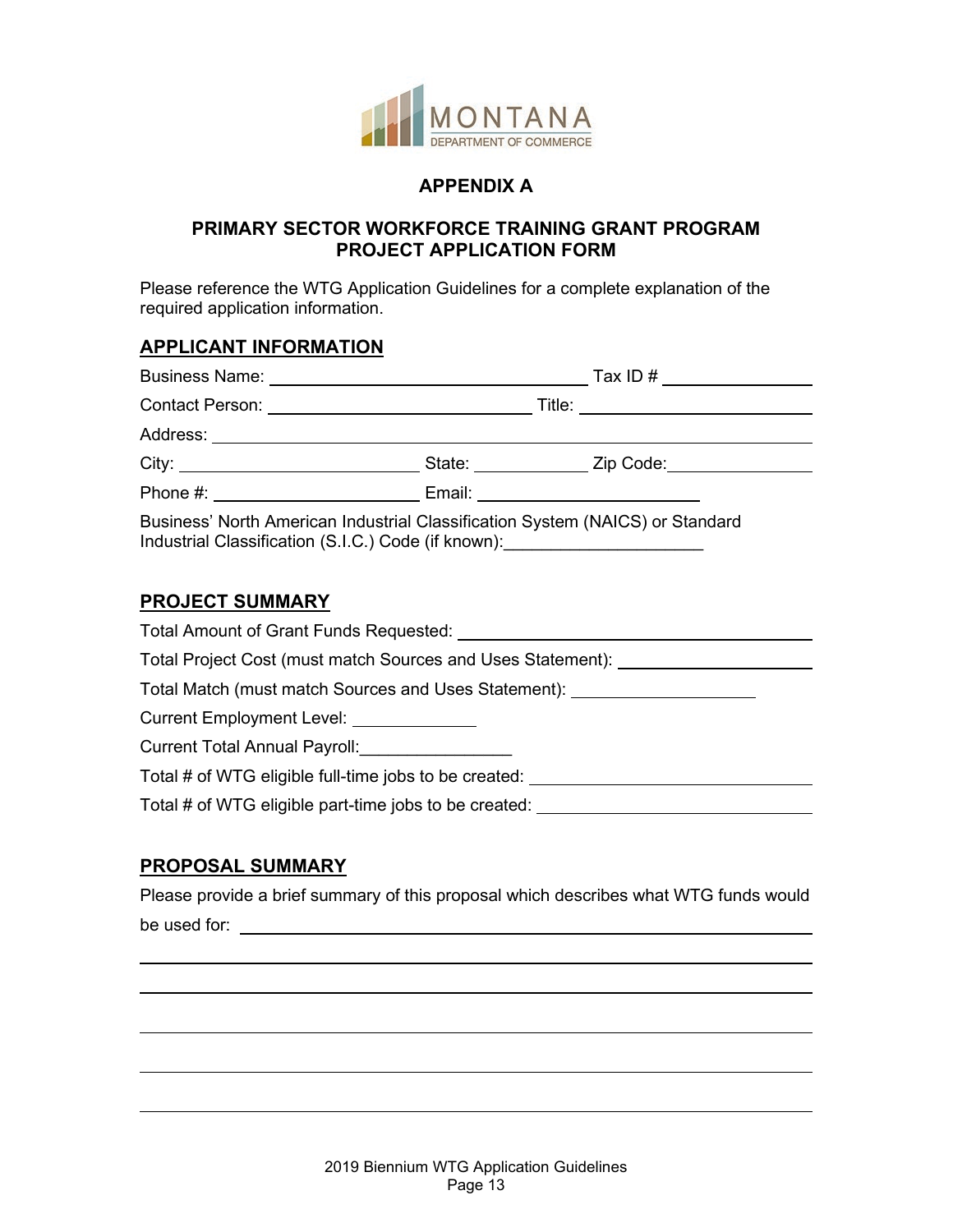**The undersigned authorized representative hereby certifies that** the information in this application is correct to the best of his/her knowledge; s/he has received, read, and understood the guidelines for the grant and agrees to comply with all requirements; and s/he has the authority to act on behalf of the company in submitting this application. The applying business agrees that the Montana Department of Commerce and the Montana Department of Revenue may share financial and tax information related to this application.

**Signature Date** Date Printed Name and Title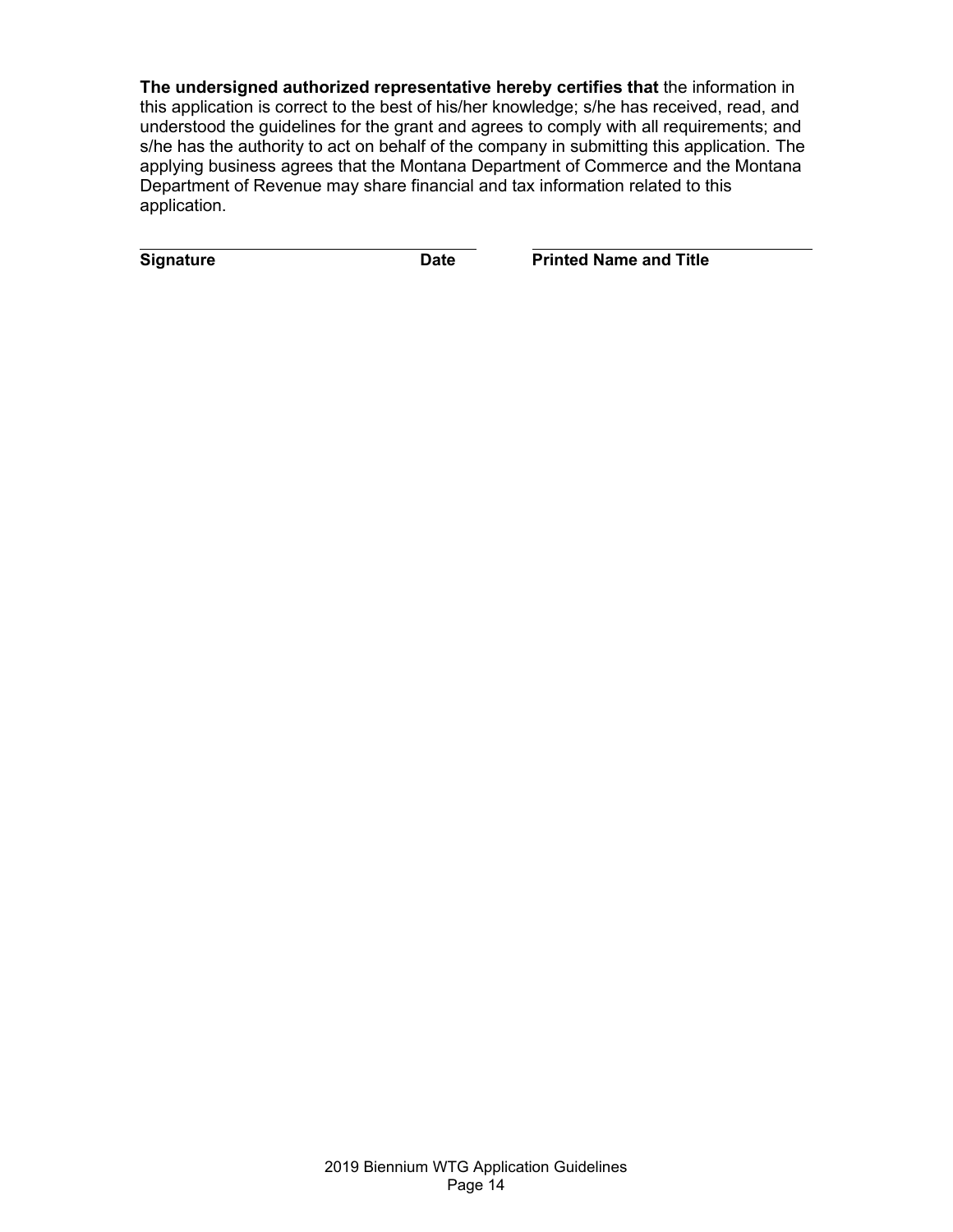details. FINANCIAL STATEMENTS FINANCIAL STATEMENTS *See Application Guidelines: Grant Application Submittal Process, 2. Financial Statements, page 9* Attach the most recent twenty-four months of Balance Sheets, Profit and Loss Statements, and Cash Flow Statements FINANCIAL PROJECTIONS Page #: *See Application Guidelines: Grant Application Submittal Process, 3. Projections, page 9* Attach twenty-four months of projections including Balance Sheets, Profit and Loss Statements, and Cash Flow Statements HIRING AND TRAINING PLAN FRAGIST Page #: *See Application Guidelines: Grant Application Submittal Process, 4. Hiring and Training Plan, page 10* Attach a Hiring and Training Plan which must include the following: • Annual payroll estimates (pre and post-expansion) and wages Page #: for each employee to be trained • Description and monetary value of employee benefits for Page #: each position to be trained • Number of new full-time positions and timetable for phase-in Page #: of new employees, if applicable • Number of new part-time positions and timetable for phase-in Page #: \_\_\_\_\_ of new employees, if applicable • Procedures for outreach, recruitment, screening, selection, Page #: training and placement of workers • Description of the training curriculum and resources and Page #: schedule for completion of worker training • Training budget, including all costs associated with the  $P$ age #: training plan, that justifies the funding level • Assurance of equal opportunity and nondiscrimination laws Page #: 1998 compliance

BUSINESS PLAN Page #: *See Application Guidelines: Grant Application Submittal Process, 1. Business Plan, page 8* Attach a current business plan which must contain sufficient information for the Montana Department of Commerce to obtain an adequate understanding of the business to be assisted, including the products or services offered, estimated market potential, principals' management experience, current financial position and proposed venture

*See Application Guidelines, page 15*

SOURCES & USES OF FUNDS STATEMENT Page #: